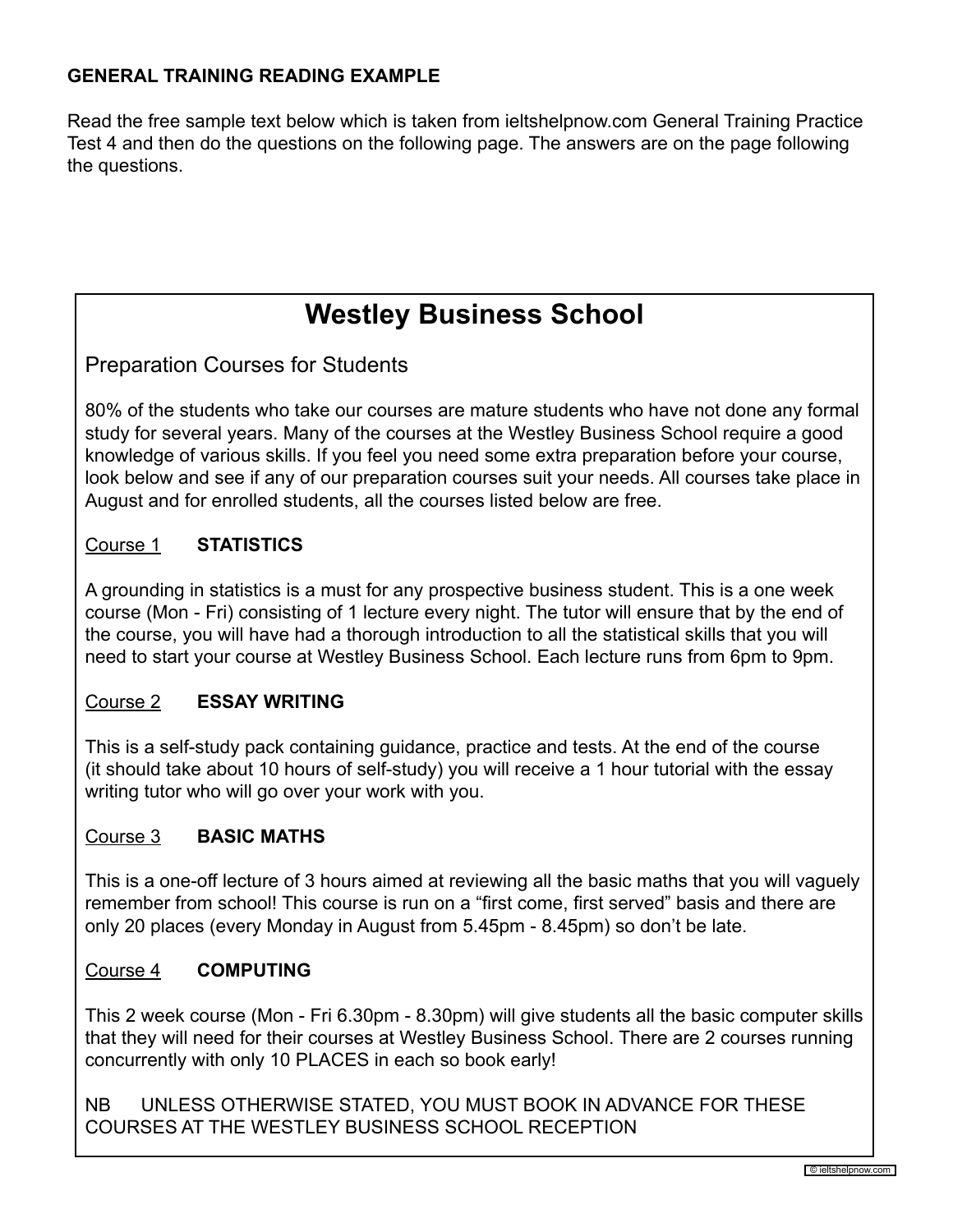# **Questions 21 - 25**

Read the Information Notice concerning Preparation Courses for students at the Westley Business School. Using **NO MORE THAN THREE WORDS**, answer the following questions. Write your answers in boxes **21 – 25** on your answer sheet.

| 21 | Which course is mostly without a teacher?                                         |
|----|-----------------------------------------------------------------------------------|
| 22 | On which course can you NOT pre-book a place?                                     |
| 23 | How many hours does Course 1 take?                                                |
| 24 | How many places are there every week for students who want to study<br>computers? |
| 25 | Which course takes place only on one day in a specified week?                     |

# **Questions 26 - 28**

Do the following statements agree with the views of the writer of the Information Notice concerning Preparation Courses for students at the Westley Business School?

In Boxes **26 - 28** write:

| YES       |                     | if the statement agrees with the writer                                      |
|-----------|---------------------|------------------------------------------------------------------------------|
| <b>NO</b> |                     | if the statement doesn't agree with the writer                               |
|           | <b>NOT GIVEN</b>    | if it is impossible to say what the writer thinks about this                 |
| 26        | preparation course. | Students registered at Westley Business College don't have to pay for the    |
| 27        |                     | Most students at Westley Business School are older than the average student. |
| 28        |                     | All courses are held in the Westley Business School main building.           |
|           |                     |                                                                              |